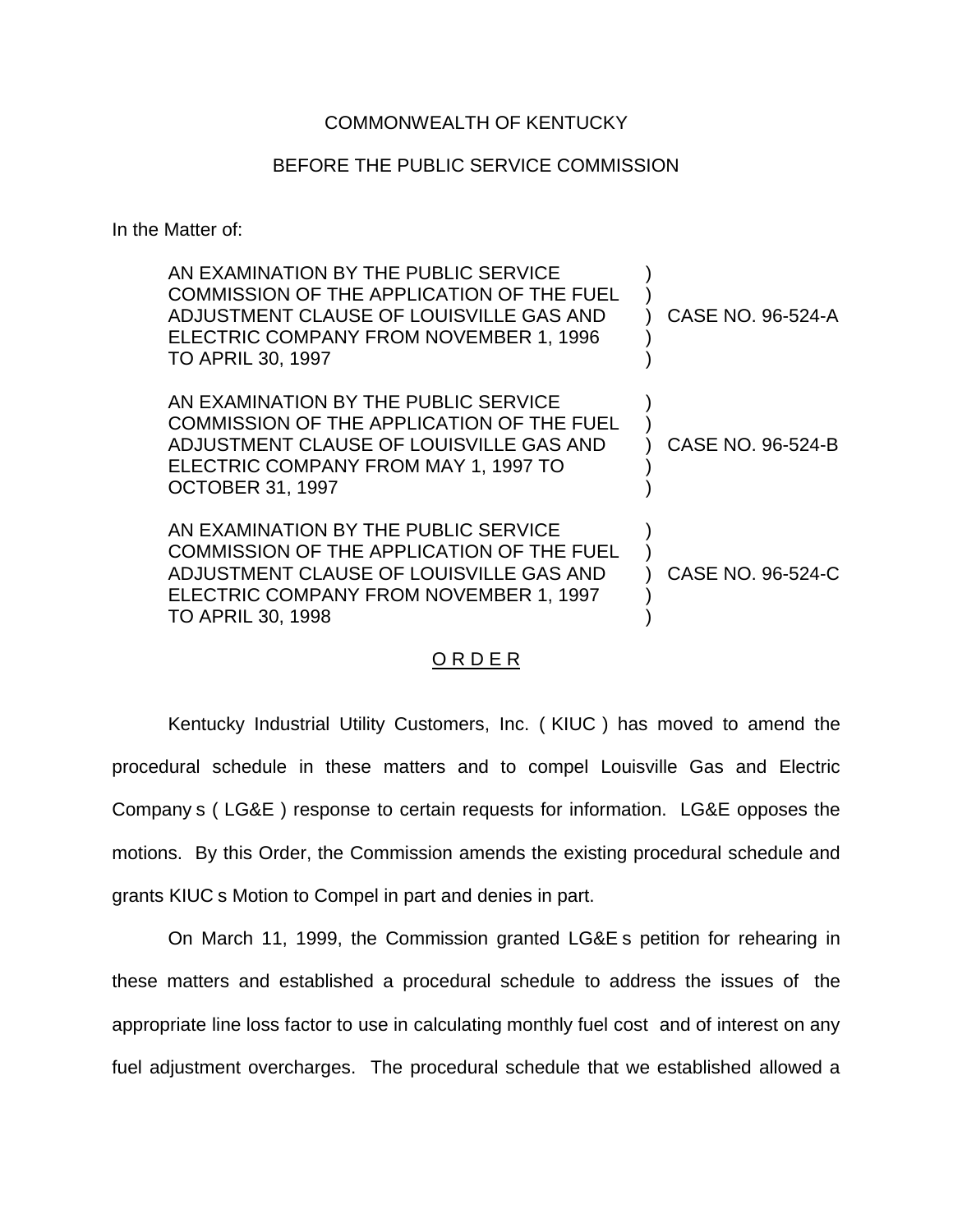short time for discovery and sought to achieve a prompt resolution to these proceedings.

KIUC now moves to amend that schedule on the grounds that LG&E s failure to furnish certain materials in a timely manner prevents KIUC s compliance with that schedule. More specifically, KIUC asserts that LG&E s failure to provide the information sought in Requests 18, 30, 31, and  $32<sup>1</sup>$  prevents its preparation and submission of testimony. KIUC notes that LG&E has agreed to permit KIUC to inspect this material at LG&E s offices on May 11, 1999. It asserts, however, that without reviewing this information, it cannot submit complete testimony. KIUC s Motion at 2.

Describing KIUC s request as nothing more than a thinly veiled last minute effort to create controversy in order to request an extension of time to file testimony, LG&E opposes the motion. It states that KIUC delayed in making arrangements for an inspection of the requested materials and that any delay in inspection is a result of KIUC s own scheduling requirements. LG&E further states that the information that LG&E has yet to provide will show that an insignificant amount of energy (2045 MWHs) was generated for losses during the periods under review for which LG&E was not reimbursed. Id. at 2.

The information requested in Requests 18, 30, 31, and 32 is necessary to the preparation of testimony on the issue of fuel expenses associated with intersystem sales line loss. In their direct testimony, LG&E witnesses assert that an incremental cost methodology is the appropriate methodology to use when calculating the fuel

 $1$ LG&E has agreed to provide the information requested in Item 32. It is currently reviewing its files and will provide the requested invoices promptly upon completion of the file search. LG&E s Response to KIUC s First Set of Data Requests, Request 32.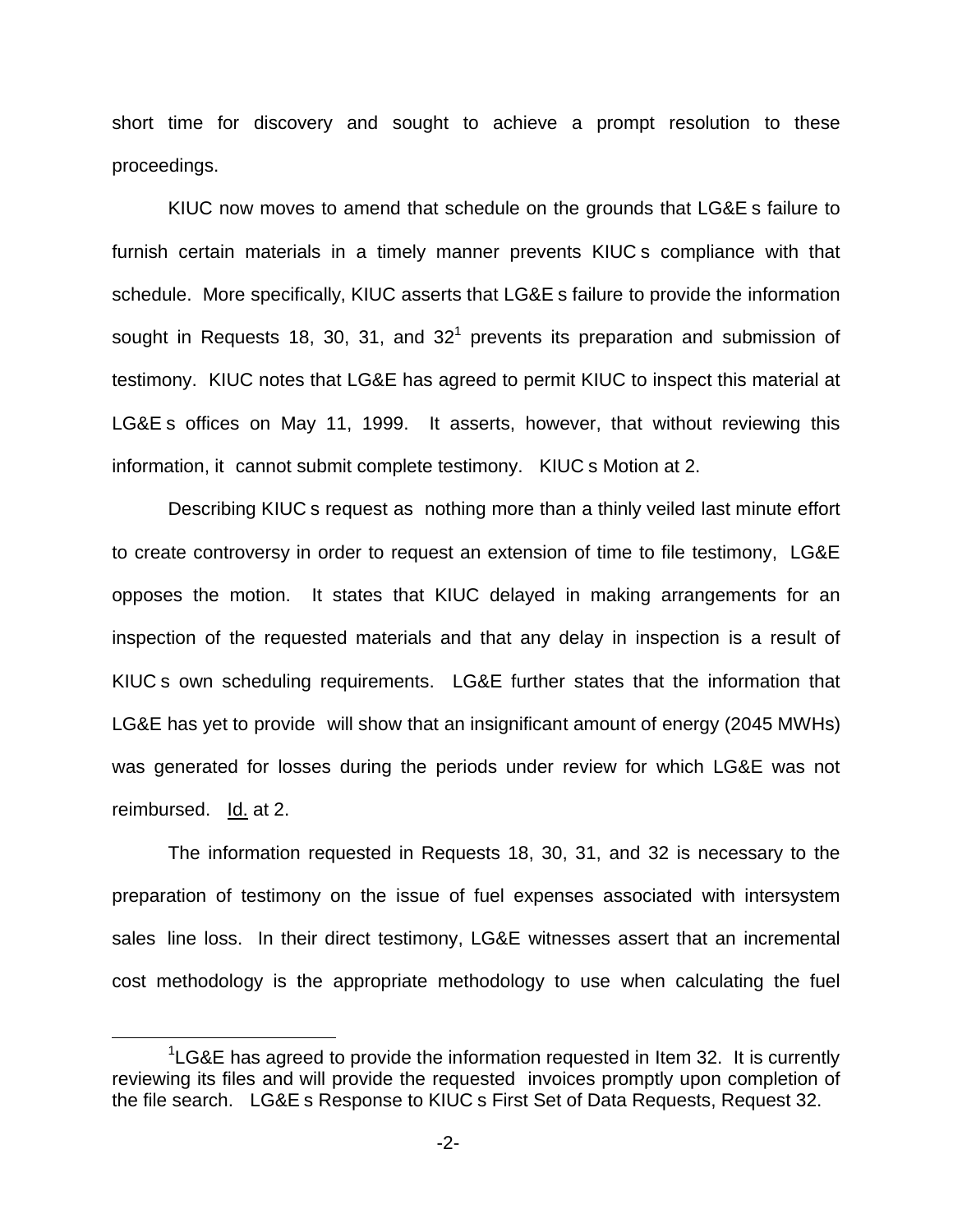expense associated with losses incurred in making intersystem sales for fuel adjustment clause purposes since LG&E uses this methodology to assign fuel costs. Item 18 seeks documentary evidence to support how LG&E dispatches its system and allocates fuel costs for intersystem sales. Requests 30, 31, and 32 address specific intersystem sales transactions that occurred during the periods under review and request billing information about the transaction and the nature of the transmission services provided.<sup>2</sup>

The Commission finds that KIUC s counsel did not unduly delay in his request for inspection. His request for inspection came on the second business day following receipt of LG&E s response. While the scheduling of the inspection was done to principally accommodate the schedule of KIUC s counsel, the record suggests that LG&E s concerns also played a role. $3$ 

Given the significance and complexity of the issues involved in this proceeding, the Commission believes that KIUC should have the opportunity to review the information that it has requested prior to submission of its witnesses testimony. The Commission grants KIUC s motion to amend the procedural schedule.

 $2$  While LG&E may be correct that KIUC s request for information (Item 32) will only show that an insignificant amount of energy (2045 MWHs) was generated for losses . . . for which LG&E was not reimbursed, KIUC is not required to take LG&E s word for it. KIUC has the right to review this information and confirm LG&E s characterization of the evidence. This is one of the very purposes of the discovery process.

 $3$  See Letter of Michael L. Kurtz to Kendrick Riggs of  $4/27/1999$  (suggesting dates of May 6 and May 7 as possible dates for KIUC s inspection).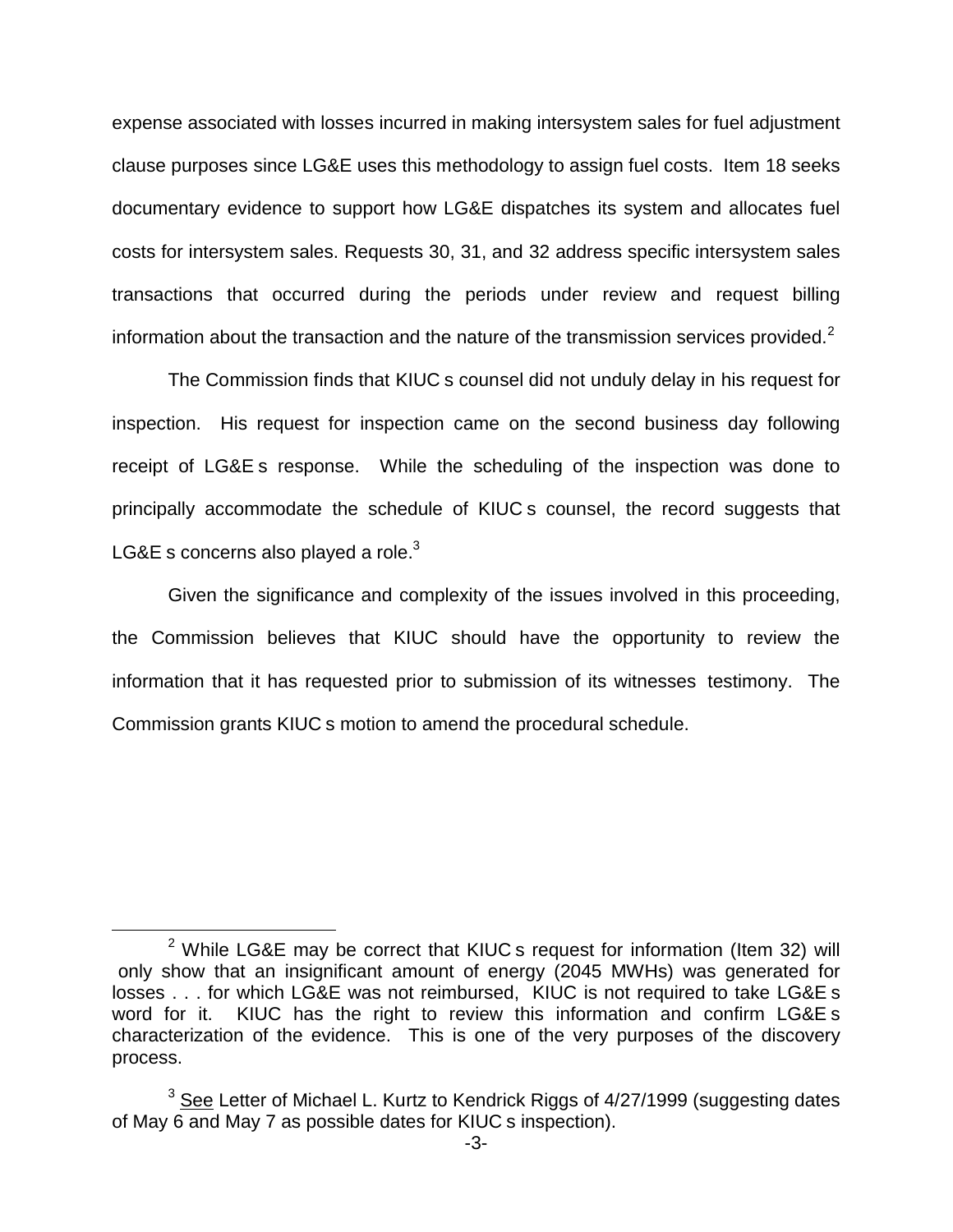KIUC has also moved to compel LG&E s responses to Requests 27 and 29. In its Request 27, KIUC asked whether it is LG&E s position that the Kentucky Public Service Commission can elect not to reflect certain aspects of LG&E s FERC [Federal Energy Regulatory Commission] approved transmission tariffs for retail rate-making purposes. In its Request 29, KIUC requests a copy of the LG&E and Kentucky Utilities Company s Joint Code of Conduct and asks how a Commission Order which permits the use of a one percent line loss factor will comply with that Code. LG&E objects to the form of the requests and asserts that the requests seek information in the form of legal conclusions that is irrelevant to these proceedings.

LG&E argues that the motion should be dismissed because of KIUC s failure to attempt to professionally resolve this matter prior to bringing its motion. The Commission agrees with the proposition that disputes regarding discovery matters should be resolved informally whenever possible.<sup>4</sup> Neither the Commission s regulations nor the provisions of KRS Chapter 278, however, require such compliance. Any failure to attempt to professionally resolve discovery disputes, therefore, cannot alone serve as the basis for denying a party s motion to compel.

<sup>4</sup> The Commission expects all parties to act in a professional manner and to comply with the Commission s procedural orders. It advises the parties that disputes regarding discovery issues should be resolved informally whenever possible. All parties are expected to timely review responses and, if a response is deemed unresponsive, to promptly request the opposing party s compliance. The Commission further expects that reasonable requests for compliance will be promptly met. Where parties are unable to resolve their differences, a timely motion to compel is then appropriate.

Case No. 96-523, An Examination by the Public Service Commission of the Application of the Fuel Adjustment Clause of Kentucky Utilities Company from November 1, 1994 To April 30, 1996 (Jan. 30, 1997) at 1.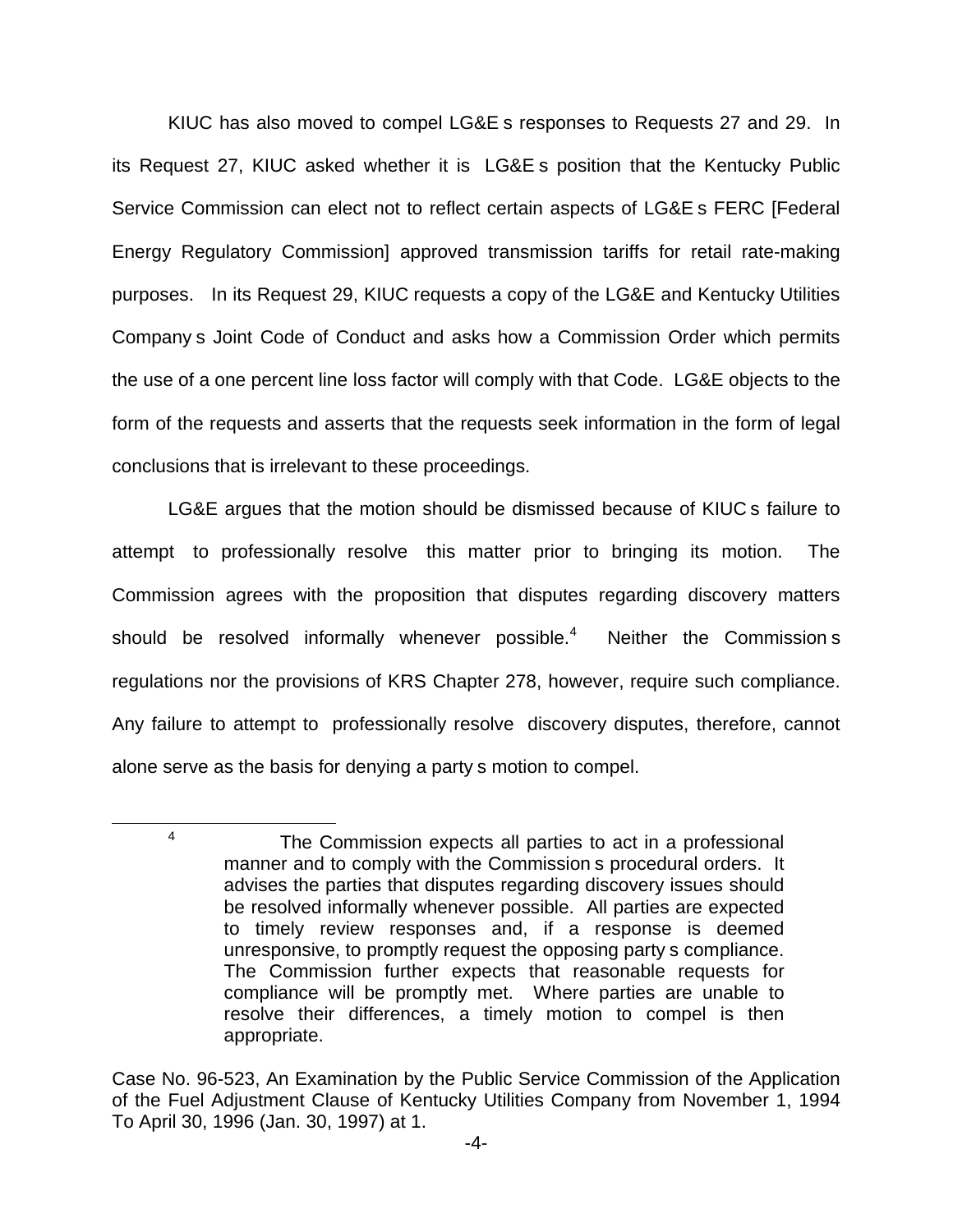Having reviewed Requests 27 and 29, the Commission finds that KIUC s Motion to Compel should be granted in part and denied in part. To the extent that LG&E s witnesses have discussed the applicability of LG&E s FERC tariffs to this proceeding,<sup>5</sup> LG&E has opened the door on this issue and should be required to respond to Request 27. Moreover, since the Joint Code of Conduct addresses transmission functions and such functions are an issue in this proceeding, the Commission finds that LG&E should be required to provide a copy of this Code as requested in Request 29. As to the remaining portion of Request 29, the Commission finds that its form is improper and sustains LG&E s objection.

IT IS THEREFORE ORDERED that:

1. KIUC s Motion to Amend Procedural Schedule is granted.

2. The parties shall follow the procedural schedule set forth in the Appendix to this Order.

3. KIUC s Motion to Compel is granted in part and denied in part.

4. LG&E shall within 7 days of this Order serve upon KIUC its response to Request 27 and shall provide a copy of its Joint Code of Conduct as requested in KIUC Request 29.

5. LG&E s objection to the remaining portions of KIUC Request 29 are sustained.

<sup>5</sup> See Prefiled Direct Testimony of William A. Bosta at 4-5.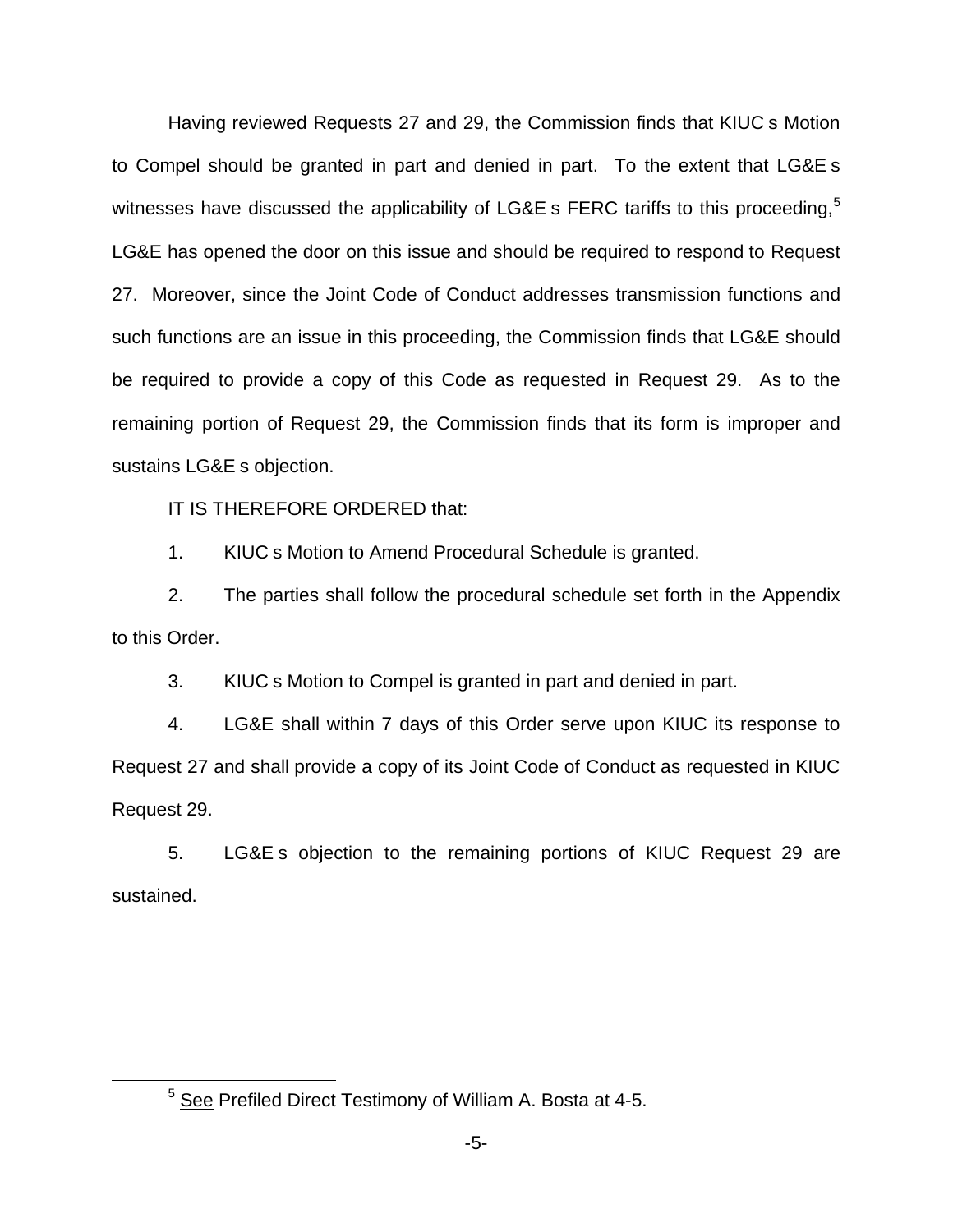Done at Frankfort, Kentucky, this 7<sup>th</sup> day of May, 1999.

By the Commission

ATTEST:

Executive Director

\_\_\_\_\_\_\_\_\_\_\_\_\_\_\_\_\_\_\_\_\_\_\_\_